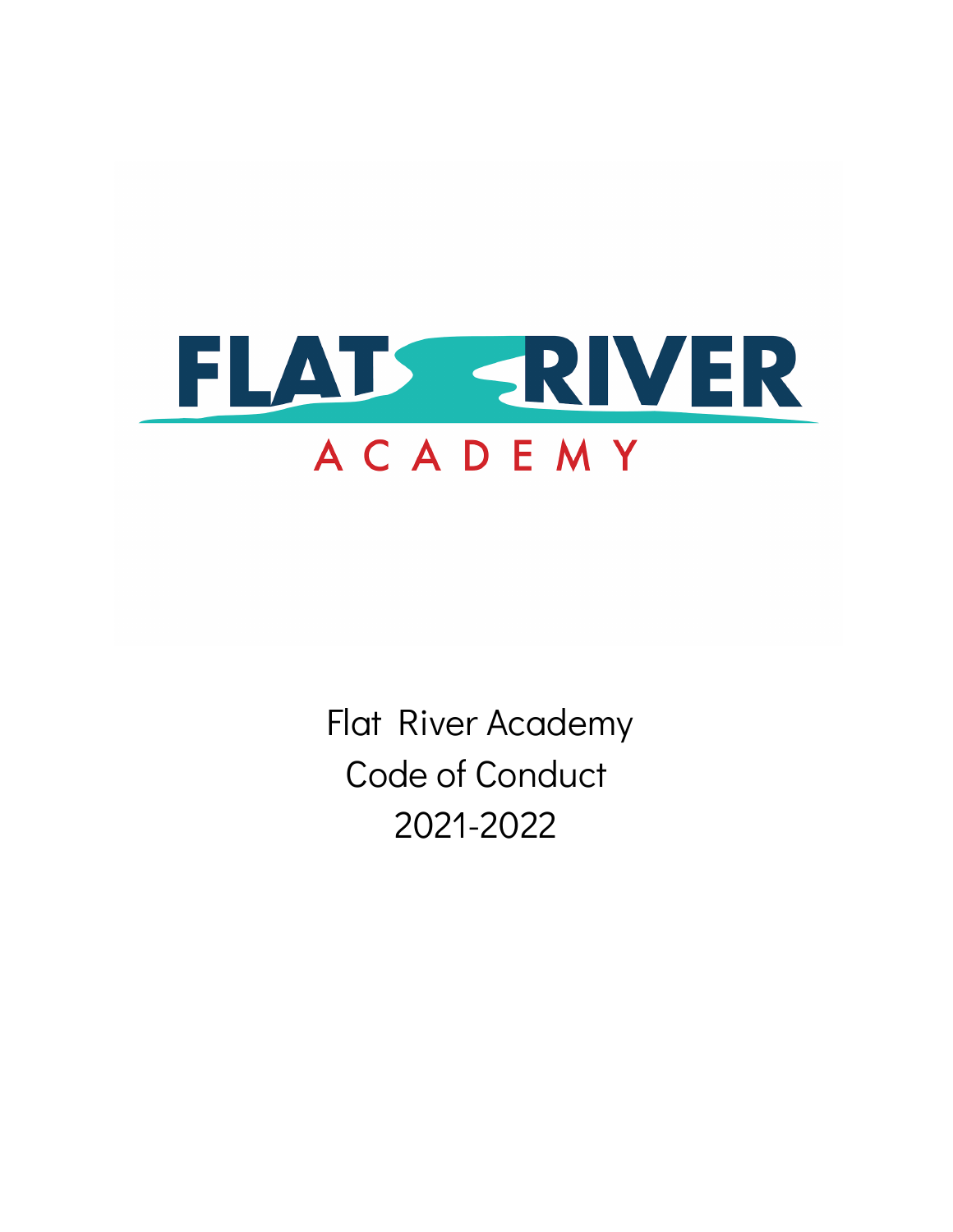# STUDENT RIGHTS

## EDUCATION

The rights of all students are ensured by the Constitutions of the United States and the State of Michigan and by all applicable federal, state,and local statutes. These rights, including the right to an education, shall be recognized without regard to race, religion, sex, creed, ability to pay, national origin, disabling condition, or intellectual ability. Students have a right to a public education beginning with kindergarten and extending through the twelfth grade.

#### ENVIRONMENT

Students have the right to expect a safe school environment in which to learn and a climate within the school that is conducive to learning.

## **RESPECT**

Students have a right to expect courtesy, fairness, and respect from members of the school staff and other students.

#### **PROPERTY**

Students have a right to expect that other students and school personnel will respect their personal property.

#### PARTICIPATION

Students have a right to participate in school activities, subject to qualification requirements and compliance with Board of Director policies and regulations.

#### EXPRESSION

Students have the right to address policies both publicly and privately, in writing and orally. Students may advocate change in any law, policy, or regulation.

#### APPEAL

Students have the right to seek a review and change in policies and decisions concerning student conduct. A parent has the right to seek a change in a school policy or decision concerning his or her child.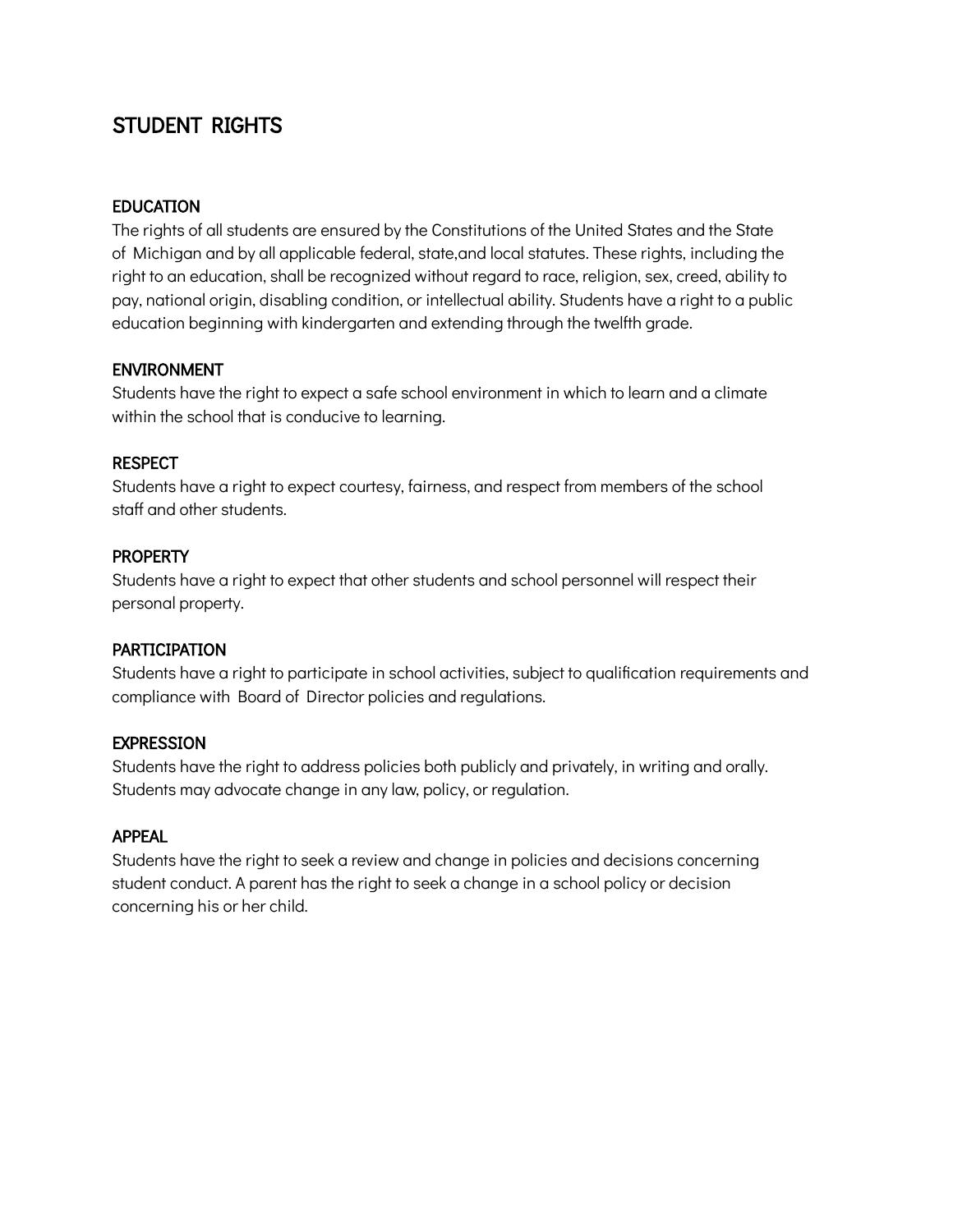# TABLE OF CONTENTS

## PARTNERSHIP IN RESPONSIBILITY 4

Beliefs 4 School Jurisdiction 5 Student Expression 5

#### RESPONSIBILITIES 6

Student Responsibilities 6 Parent Responsibilities 7 Teacher/Staff Responsibilities 9 Administrator Responsibilities 10 Board of Directors and Management Responsibilities1

#### GUIDELINES FOR STUDENT BEHAVIOR 12

Attendance 12 Expression and Limitations 12 Distribution of Literature by Students and Nonstudents13 Search and Seizure 13

#### DISCIPLINARY ACTION 14

Definition of Discipline 14 Behaviors Warranting Disciplinary Action 14 Discipline Procedures 16 Incorrigible Behavior 17 Appeal Procedures 20

SCHOOL RECORDS 21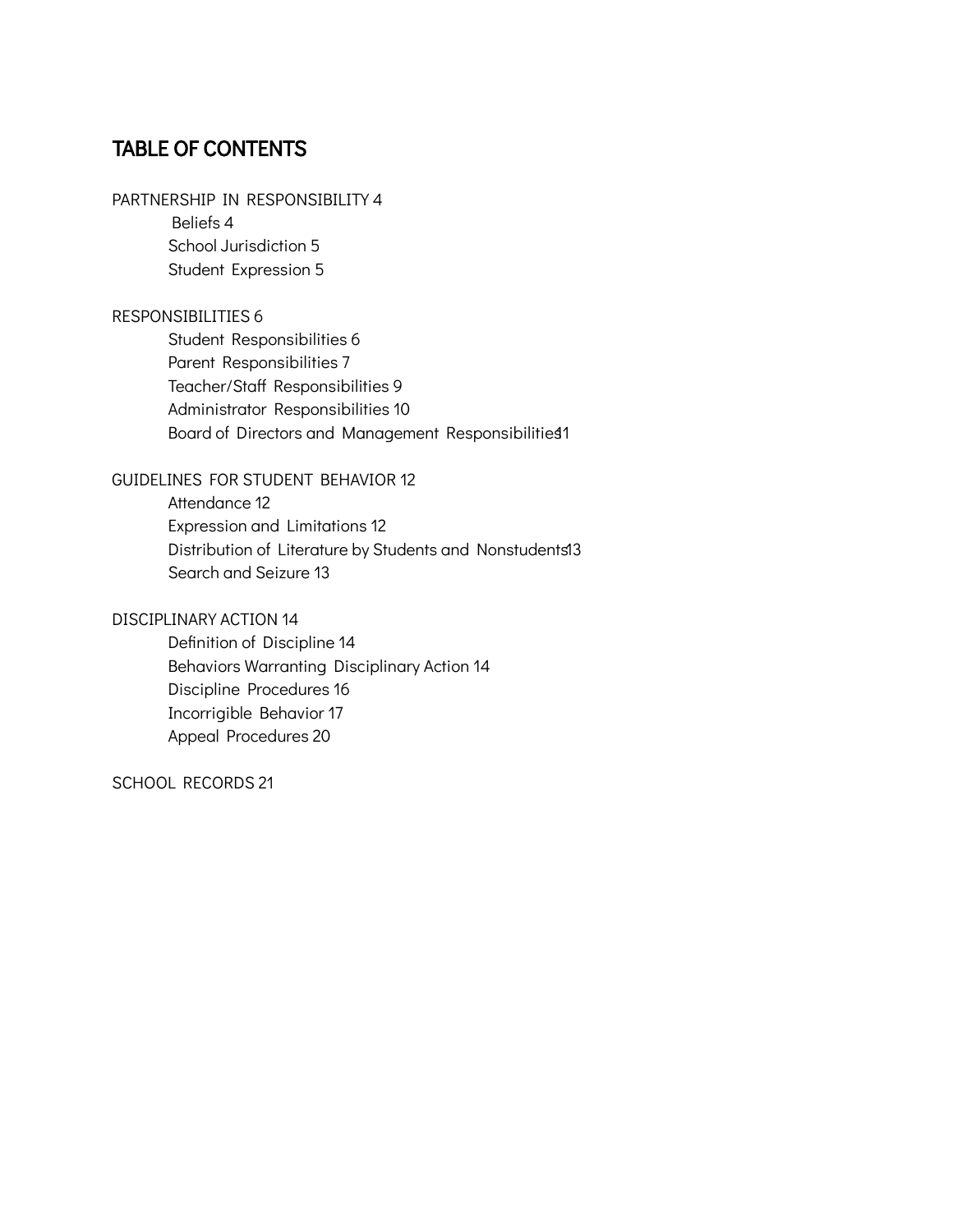# A PARTNERSHIP IN RESPONSIBILITY

Flat River Academy is committed to respect for therights of others. Rules governing discipline and conduct are written so that parents, students, teachers, and administrators know what is required of students. By working togetherunder clearly stated and consistently enforced regulations, we can administer firm, fair and consistent discipline practices.

Parents, teachers, staff, school administrators, and the Board of Directors are responsible for helping students develop self-discipline. The Code of Student Conduct delineates the partnership that the school and the larger-community share across several broad concepts.

Environment, which includes the climate of the school;

Education, which includes preparation and work habits;

Respect, which includes treatment of others;

Participation, which includes involvement in school activities; and

Expression, which includes dress and verbal and nonverbal issues.

These broad concepts appear in each statement of responsibilities contained in this handbook.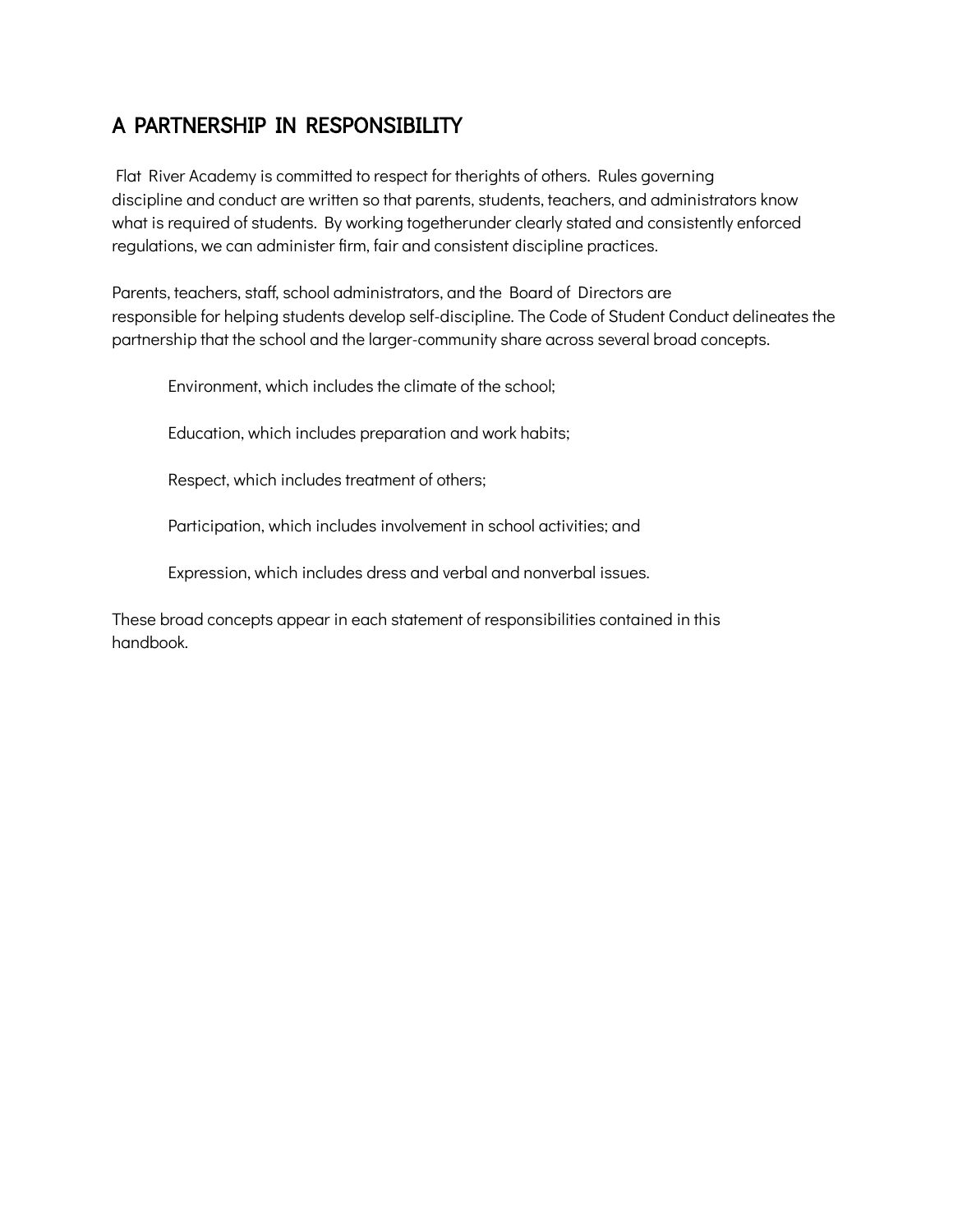# Beliefs

The following beliefs guided the development of the Code of Student Conduct:

1. That schools must be safe and secure for students and staff.

2. That students have rights and responsibilities in the learning environment of the school.

3. That the school is for instruction and learning, and anything which distracts from that process must be dealt with by school officials.

4. That students and their parents should be knowledgeable of school and classroom rules.

5. That students have a responsibility to exercise self-control over their own behavior.

6. That the responsibility for discipline is shared among students, school personnel, the Board of Directors and parents.

7. That students who violate school and classroom rules must be afforded their rights to due process, which are procedurally, morally, and legally fair and correct.

8. That students, when they violate school and classroom rules, should be assigned disciplinary measures with the purpose of correcting their behaviors.

9. That disciplinary measures should be progressive and preventive, unless the safety of students is an issue.

10. That disciplinary measures should be firm, fair, and consistent.

11. That the disciplinary measures of the school should be a problem solving process and should focus on the causes of the infraction.

12. That the assigning of disciplinary measures should be commensurate with the circumstances.

13. That students who commit criminal acts should be administered measures that are severe and swift when the safety of the general school population is at issue.

# School Jurisdiction

The authority of the school over the conduct of students extends to the following locations:

1. On the school grounds during, before, and after school hours.

2. On school buses and other school sponsored transportation for all school-related activities and the regular school day.

3. On the school grounds as either a spectator or a participant at any other time when school is being used by a school group.

4. Off the school grounds at any school-related activity, function, or event as a participant or a spectator.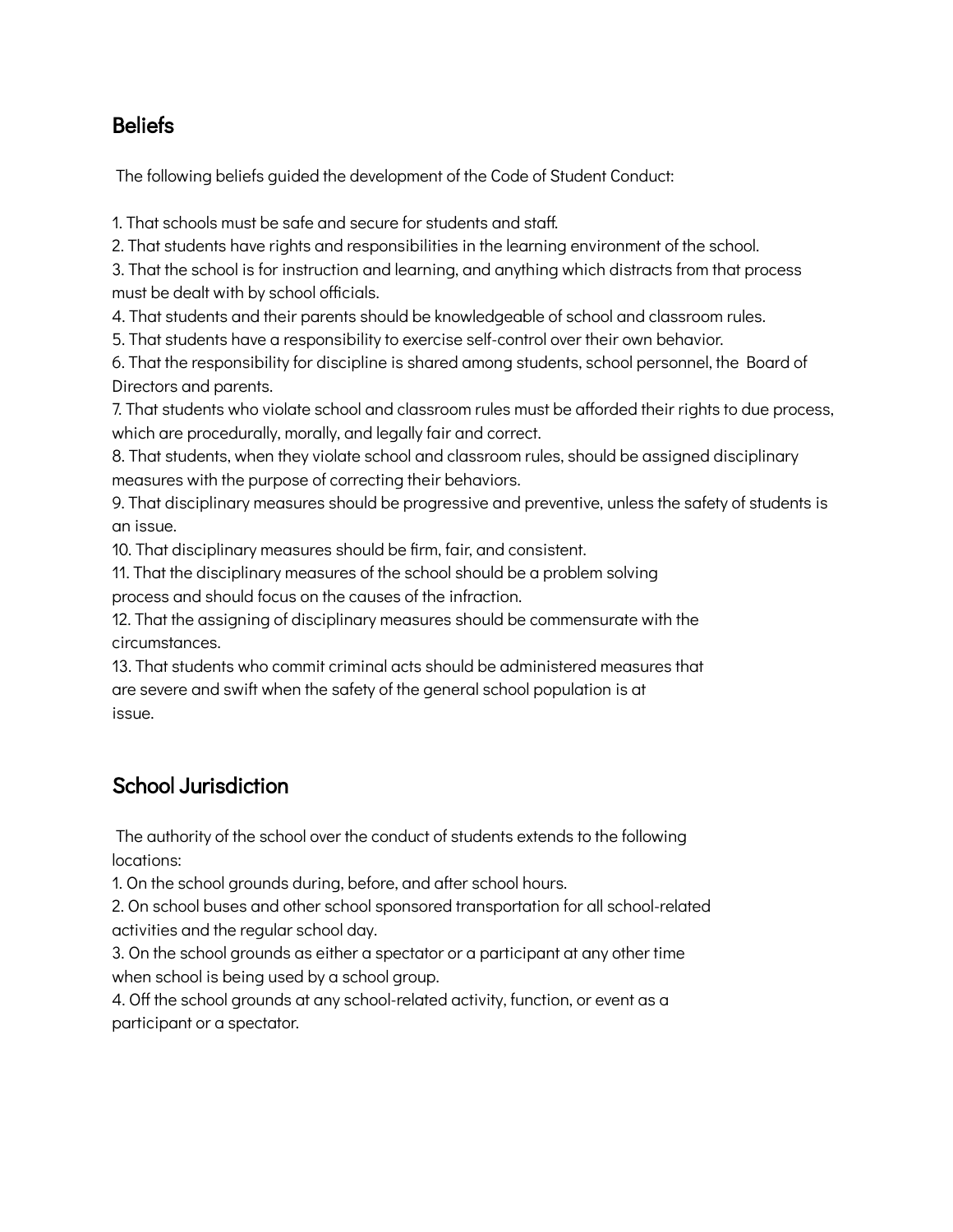# Student Expression

The principal will maintain open channels of communication through which students may express their individual or group concerns and suggestions which will be formally and informally deliberated.

We sincerely believe that continued recognition of students' rights and responsibilities will develop within our youth a student philosophy that will nurture their internal strengths, will deter the influence and spread of degrading attitudes, and will perpetuate the American ideal of a responsible, democratic system of government.

# RESPONSIBILITIES

## Student Responsibilities:

## **Environment**

1. Assist the principal and staff in the operation of a safe and orderly school, where all students can learn and develop socially.

2. Be clean and dress in compliance with school rulesof sanitation and safety in a fashion that will not disrupt classroom procedures and in a manner which conforms to community standards of decency.

3. Obey school rules and/or the law concerning use, possession, distribution or sale of tobacco, marijuana, or controlled substances as defined under the Drug Control Act, drug paraphernalia as defined by the State of Michigan, imitation controlledsubstances, nonprescription or prescription drugs, or alcohol on school property, on the way to and from school, or while attending school-sponsored activities.

4. Obey laws and regulations which forbid supplying, handling, using, transmitting, or possessing any type of weapon on school property, on the way to and from school, or at any school-sponsored event.

5. Report to the principal or his staff incidentswhen your safety or the safety of others may be jeopardized.

## **Education**

1. Support education for everyone as provided by applicable federal, state, and local statutes, without regard to race, religion, sex, creed, ability to pay, national origin, disability, or intellectual ability.

2. Take advantage of the studies offered by the school.

- 3. Complete assigned work, study, and read.
- 4. Attend school regularly and punctually.
- 5. Be prepared for learning by bringing materialsand supplies to classes.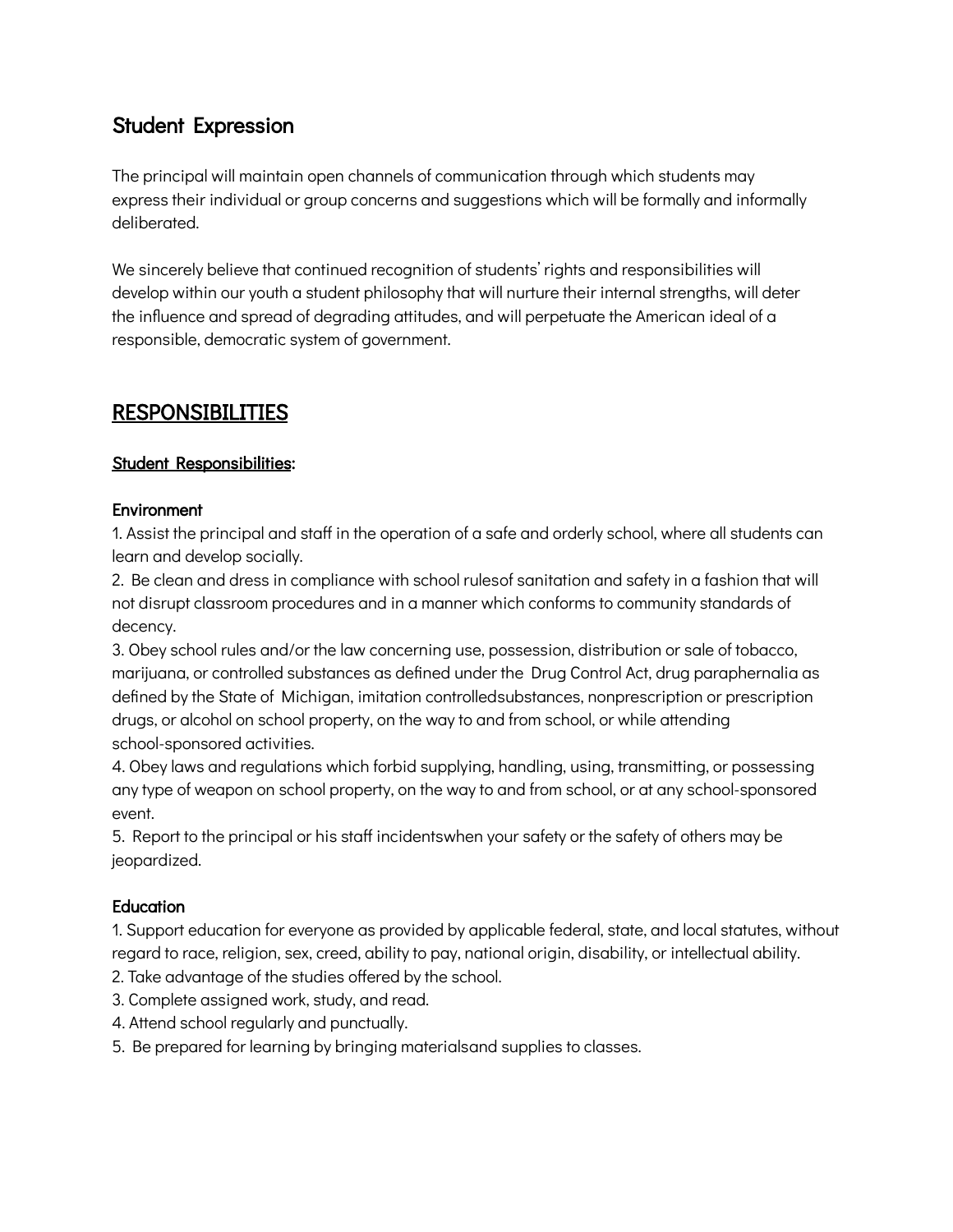#### **Respect**

1. Be self -controlled and non-disruptive on schoolproperty and/or at school activities.

2. Be reasonable, modest, self-controlled, non-suggestive,non-intimidating, and considerate in your relationships with other students and with school employees.

3. Keep your language and gestures respectful andfree of profanity or obscenities.

- 4. Respect private, public, and school property.
- 5. Be informed of laws and school rules regardingstudents' rights and responsibilities.

#### **Participation**

- 1. Support and participate in school activities
- 2. Remain on the school campus during the school day.

#### Expression

1. Support the right to freedom of expression.

2. Ensure that your expressions do not interfere withthe educational program or activities or with the rights of others.

3. Be sensitive to others in your choice of expressiveclothing which you wear or carry, ensuring that it does not express obscene, racist, or sexist language or gestures or slanderous, libelous, racist, or sexist statements.

4. Be sensitive to others in your choice of expressivewords that you say or write, ensuring that they are not obscene, slanderous, libelous, racist, or sexist.

## Parent Responsibilities

#### **Environment**

1. Insist that your child is clean and dressed incompliance with school rules of sanitation and safety and in a fashion that will not disrupt classroom procedures.

2. Ensure that your child is free of communicabledisease and in good health insofar as is possible.

3. Support school officials in maintaining a safe and orderly school environment, free of disruptions, which interfere with learning and teaching.

4. Ensure that you and your child understand schoolrules and/or the law concerning students' use, possession, distribution, or sale of tobacco, marijuana, or controlled substances as defined under the Drug Control Act, drug paraphernalia as defined by the School Code of Michigan, imitation controlled substances, nonprescription or prescription drugs, or alcohol on school property, on the way to or from school, or while attending school-sponsored activities.

5. Ensure that you and your child understand thatsupplying, handling, using, transmitting, or possessing any type of weapon on school property, on the way to or from school, or at any school-sponsored event is prohibited.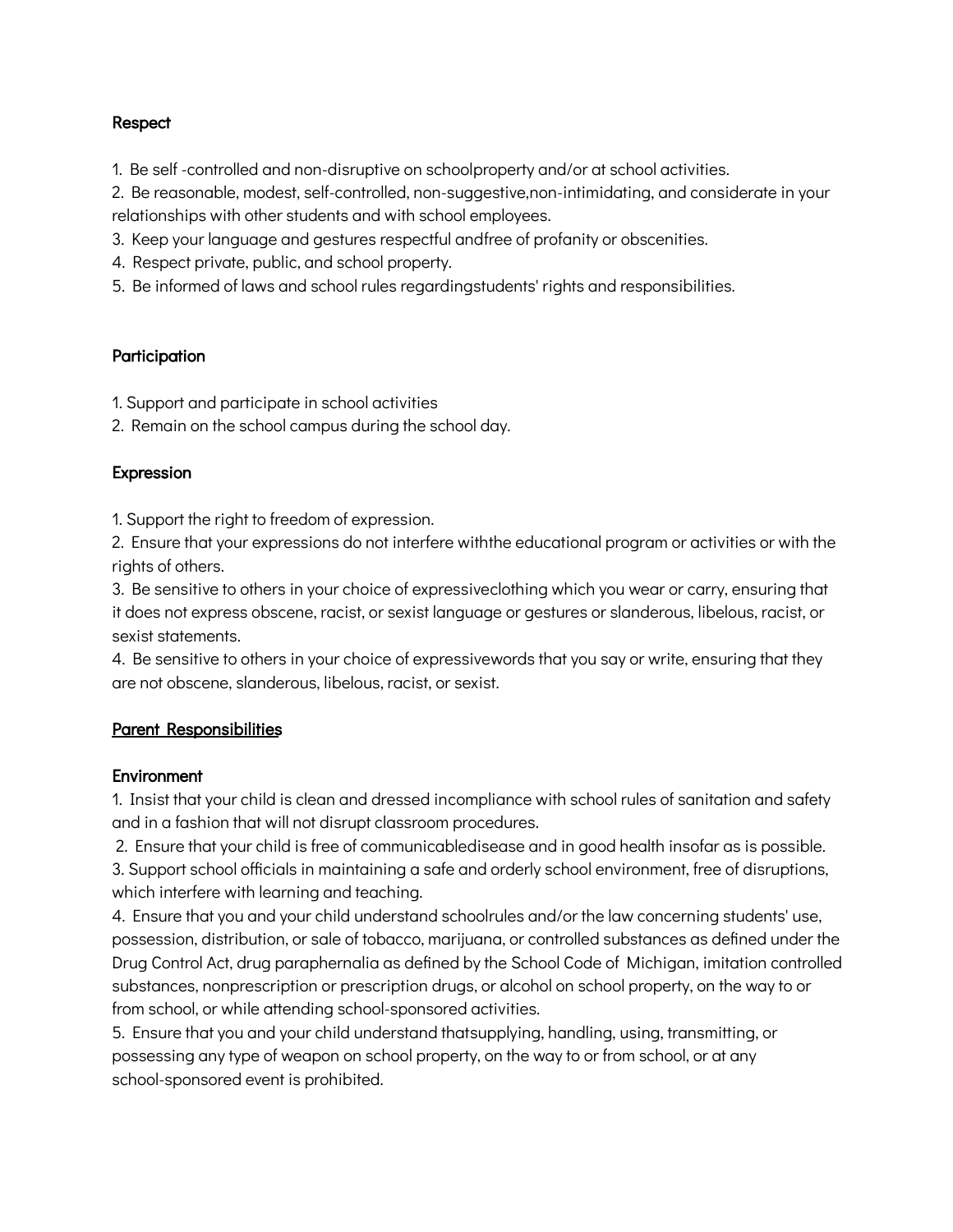## **Education**

1. Help support education for children as providedby applicable federal, state, and local statutes, without regard to race, religion, sex, creed, ability to pay, national origin, disabling condition, or intellectual ability.

2. Make certain your child's attendance at schoolis regular and punctual and all absences are properly excused.

- 3. Instill in your child the desire to learn.
- 4. Become acquainted with your child's school, staff,curriculum, and activities.
- 5. Ensure that your child has the necessary materialsand supplies needed for classes and activities.
- 6. Ensure that your child has a quiet and proper placeto study at home.

## Respect

1. Guide your child, from the earliest years of his or her life, to develop socially acceptable standards of behavior, to exercise self-control, and to be accountable for his or her actions.

2. Teach your child, by word and example, respect for law, for the authority of the school, and for the rights and property of others.

3. Know and understand the rules your child is expectedto observe at school; be aware of the consequences for violations of these rules, and accept legal responsibility for your child's actions.

4. Encourage your child to respect honest work andto develop an interest in exploring broader fields of knowledge.

5. Accept the right of the Board of Directors to requirerespectable behavior of all students and nonstudents at all activities involving the school.

6. Help your child understand and respect the purposesof schooling, learning, and teaching.

## **Participation**

1. Send your child to school as required by The MichiganSchool Code.

- 2. Request and attend parent-teacher conferences.
- 3. Attend school functions and activities with your child.

4. Volunteer for school functions.

## Expression

1. Encourage your child to conduct himself or herselfin an acceptable manner.

2. Encourage your child not to make obscene gesturesor libelous, racist, or sexist statements nor to use intimidating tactics toward others.

3. Encourage your child not to interfere with theeducational progress of others or the educational program by using inappropriate verbal or nonverbal expressions.

4. Encourage your child to dress appropriately sothat his or her appearance will not disrupt the educational process or activities.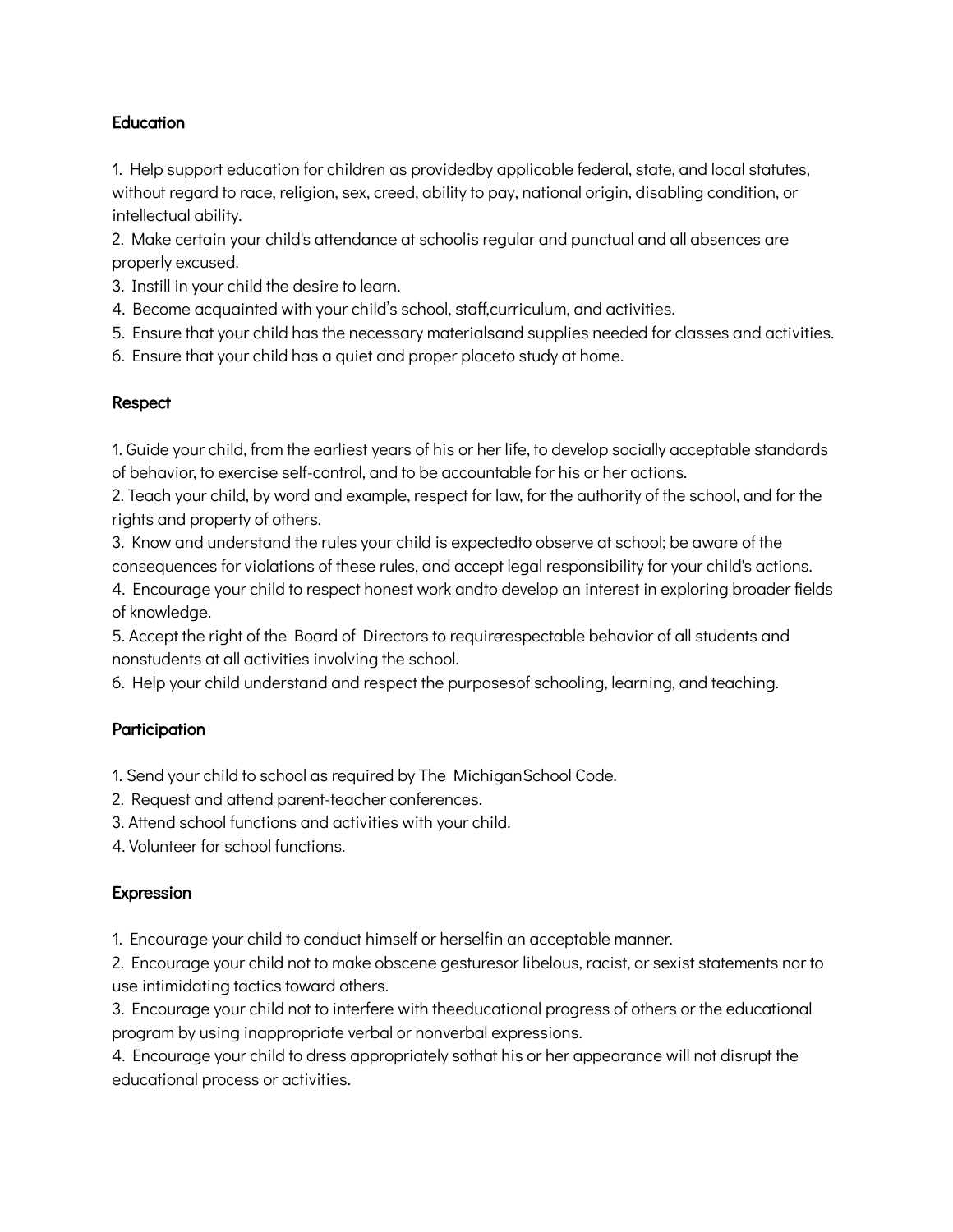# Teacher/Staff Responsibilities

#### **Environment**

1. Reflect personal enthusiasm for teaching and learningand genuine concern for the individual student.

2. Express positive reinforcement for acceptablebehavior.

3. Project the image of your profession, your school,and education for everyone in a positive manner.

4. Be professional, and be a role model for students.

5. Refer to the student's teacher or an administratorany student whose behavior requires special attention.

6. Report all incidents of suspected child abuseor neglect as required by Michigan Law.

## **Education**

1. Guide learning activities so students learn to think and reason.

2. Provide opportunities for students to develop sociallyacceptable skills, attitudes and behaviors.

3. Provide meaningful schoolwork for students withthe expectation that all students will be successful.

4. Inform parents regarding student achievement andbehavior, and consult with parents whenever necessary.

## Respect

1. Guide students to assume responsibility for their actions and to respect the rights of others.

2. Be firm, fair, and consistent in enforcing schoolrules on school property and at all school-sponsored activities.

3. Demonstrate by word and personal example self-disciplineand respect for law.

4. Respect the dignity of everyone.

## **Participation**

1. Assume the rights and responsibilities of shared decision-making

2. Participate in the establishment of school rulesand regulations regarding student behavior; explain these rules to students, and require observance of them.

3. Assist the administration of the school in developing the school philosophy, objectives and procedures for the efficient and orderly operation of the school.

4. Participate in school activities.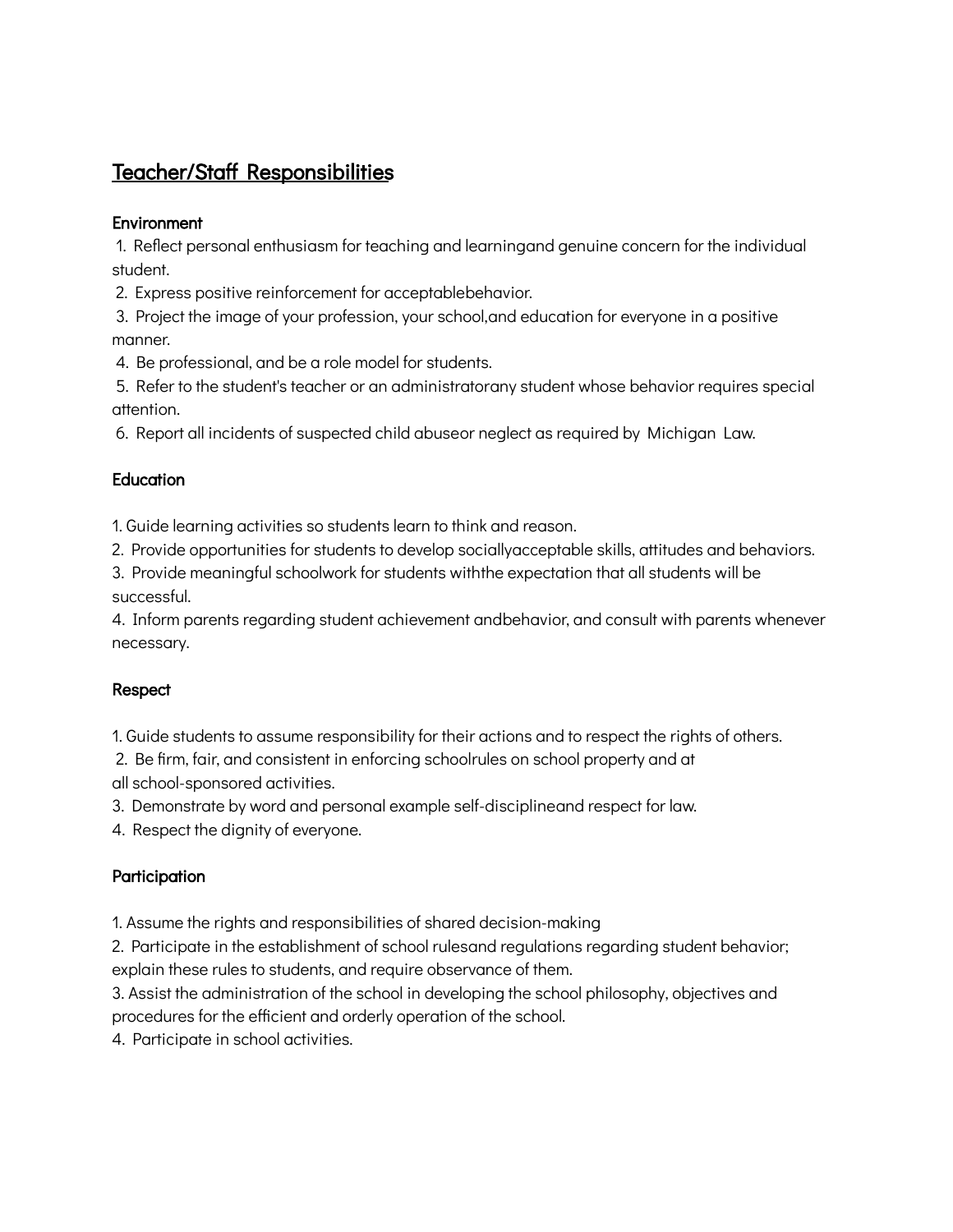#### Expression

1. Ensure that expressions by anyone do not interferewith the educational program.

2. Encourage students to express themselves appropriatelyand respectfully.

3. Do not use language that is obscene, slanderous,racist or sexist.

4. Encourage students, parents, other teachers, andother staff to use language that is not obscene, slanderous, racist or sexist.

5. Represent your profession positively through yourappearance and conduct at school and at school-sponsored events.

6. Refrain from initiation of or participation insexual harassment activities.

#### Administrator Responsibilities

#### **Environment**

1. Create the best teaching-learning conditions possible for student learning.

2. Create a safe, caring school environment for everyone.

3. Take the lead in establishing reasonable rules and regulations for the orderly operation of the school.

4 Make rules and regulations known and understoodby students, parents, teachers and staff.

5. Report all incidents of suspected child abuse orchild neglect as required by Michigan Law.

## **Education**

1. Organize school schedules and teaching assignments, and require effective classroom management and instruction.

2. Maintain open lines of communication between schooland home and between staff and administration.

3, Offer a complement of student activities which provide interesting activities for all students.

4. Encourage the recognition of students' accomplishments.

## Respect

1. Be firm, fair, courteous, and consistent in alldecisions affecting students, parents and staff.

2. Demonstrate by word and personal example respectfor law, self-discipline, and genuine concern for all persons.

## **Participation**

1. Provide leadership by creating a school culturewhere shared decision making can flourish.

2. Become acquainted with students and parents byvisiting classrooms and attending school activities.

3. Receive teacher or staff referrals of studentswith behavior problems, confer with these students,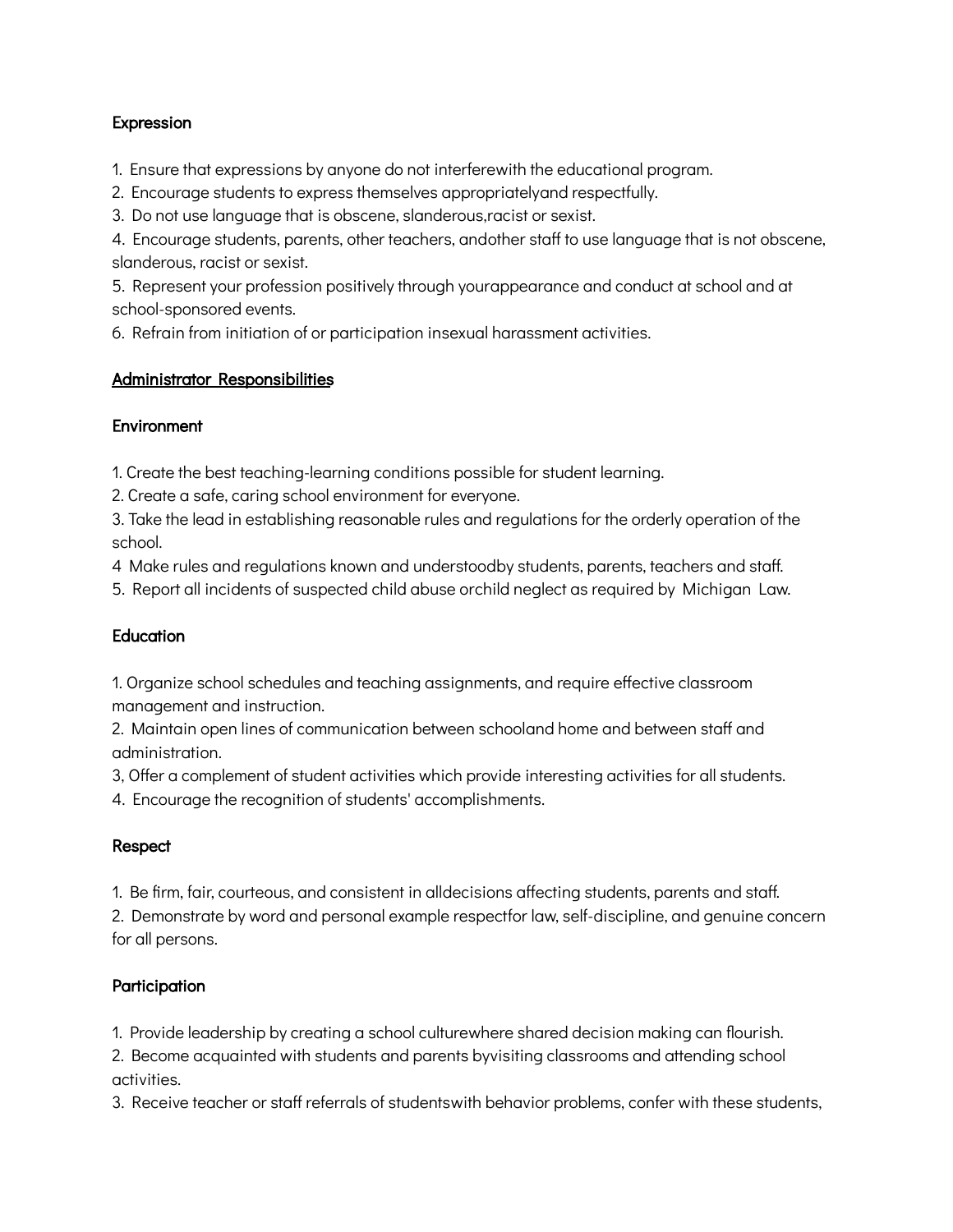communicate with parents, and set up cooperative procedures for correcting student behavior.

#### Expression

1. Do not use language that is obscene, racist, sexistor libelous.

2. Encourage and ensure that students, parents, teachersand other staff use appropriate expressions which are not obscene, racist, sexist, slanderous, disruptive, libelous, or intimidating.

3. Exemplify leadership qualities, and representyour profession positively through your appearance and conduct at school and at school-sponsored events.

4. Ensure that students, parents, teachers, and staffmembers follow the appropriate dress code for the school and for common decency and that the code is consistently and fairly enforced.

5. Be aware of and follow guidelines prohibiting sexualharassment.

# Board of Directors and Management Responsibilities

## **Environment**

1. Inform the community of what is expected of studentsand what the consequences are when rules are violated.

2. Give full support to school staff and others charged with the responsibility for managing the schools.

## **Education**

1. Maintain a well-trained staff at all levels.

2. Develop programs and activities which provide forall students, including those with special needs.

3. Provide vision for the school which includes curricularprograms and activities designed to provide students with opportunities to learn and develop.

## **Respect**

Be fair, courteous and consistent in making decisions regarding those students whose behavior problems have been appealed to the Board of Directorsin accordance with state law.

## **Participation**

1. Become acquainted with schools, staffs and studentsby visiting buildings regularly and by attending school activities.

2. Encourage and support shared decision-making.

## Expression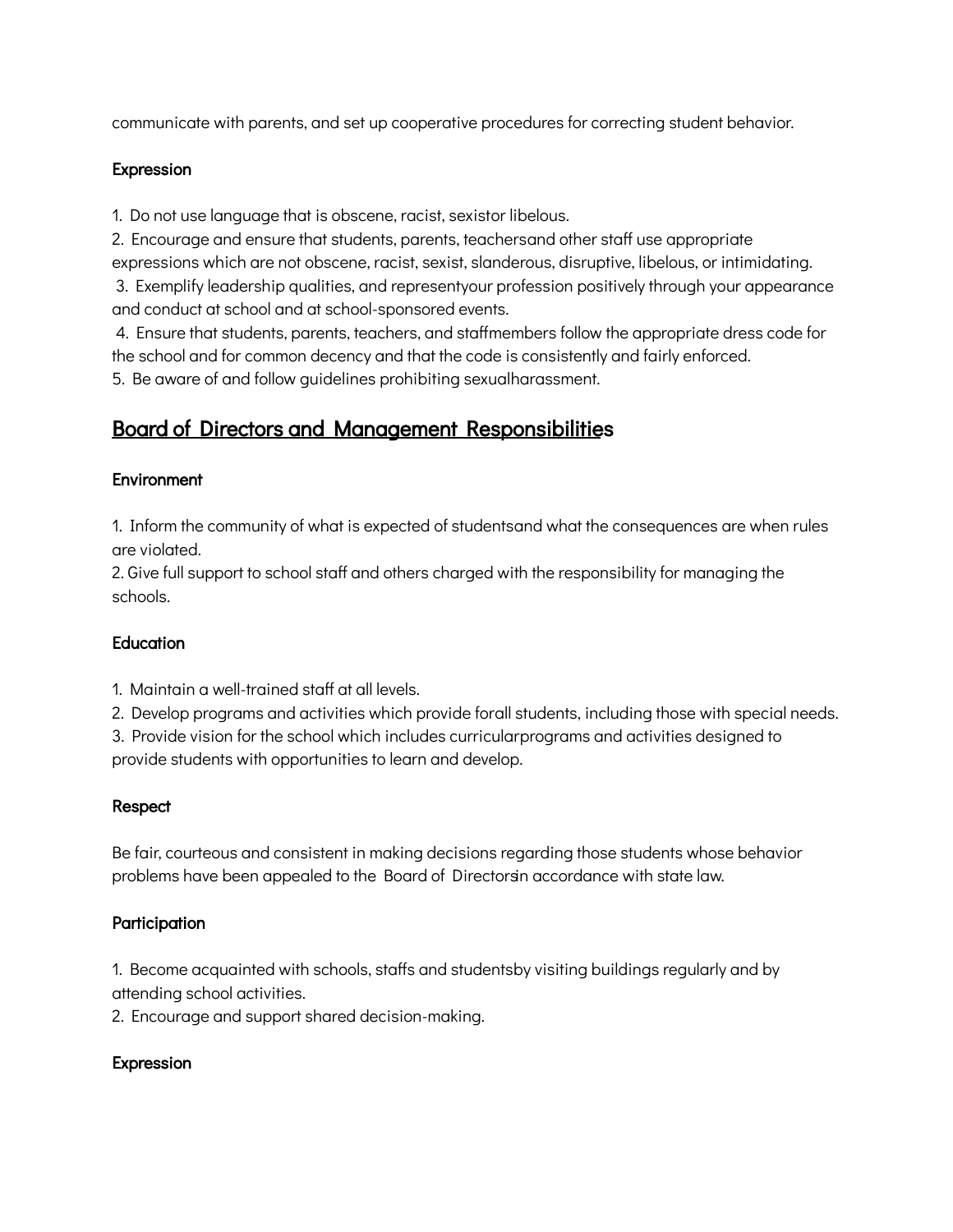1. Provide guidelines and regulations to schools regarding appropriate expressions by students, parents, teachers, and other staff members consistent with federal, state and local laws. 2. Ensure and protect freedom of expression for allpublics and constituencies.

#### GUIDELINES FOR STUDENT BEHAVIOR

#### **Attendance**

As mentioned in the Family Handbook, according toSection 340.731 of the General School Laws of the State of Michigan, parents or legal guardiansof children between the ages of 6 and 16 years, are required to see that their child is in regular attendance.

Please notify the school by 10:00 am to excuse your child from school. If the office does not have acall from the parent/guardian, the student will have an unexcused absence. If a student accumulates 5 unexcused absences, the truancy officer will be notified.

When a student is absent from school for ten consecutive days without approval of the principal, the student will be withdrawn from school and the name turned over to the truancy officer for the county in which you reside.

#### Expressions and Limitations

Students may exercise the right to freedom of expression through speech, assembly, petition, and other lawful means and have the right to advocate change of any law, policy, or regulation. The exercise of this right may not interfere with the rights of others nor may oral or written student opinions be used to present material that falls into one or more of the following categories:

1. Material that reasonably leads the principal orteacher to forecast substantial disruption of, or interference with, school activities or that endangers the health or safety of students;

2. Material that is libelous or slanderous - statementsthat are inaccurate or false statements that injure the person as to his or her reputation, cause personal humiliation, mental anguish, and suffering or other injuries.

3. Material that advocates the commission of a criminalact or is a criminal act as defined by the Criminal Code of the United States, or the State of Michigan.

4. Material that is obscene as defined in the MichiganSchool Code, as amended.

## Distribution of Literature by Students and Nonstudents

The principal or his/her designee shall coordinate distribution or display of literature by students enrolled in the school. The material must be approved by the principal, must not be in violation of applicable Board of Directors regulations, and mustbear the name of the sponsoring individuals or school organizations.

#### Search and Seizure

Desks, lockers, and storage spaces, which are provided to students without charge, are the property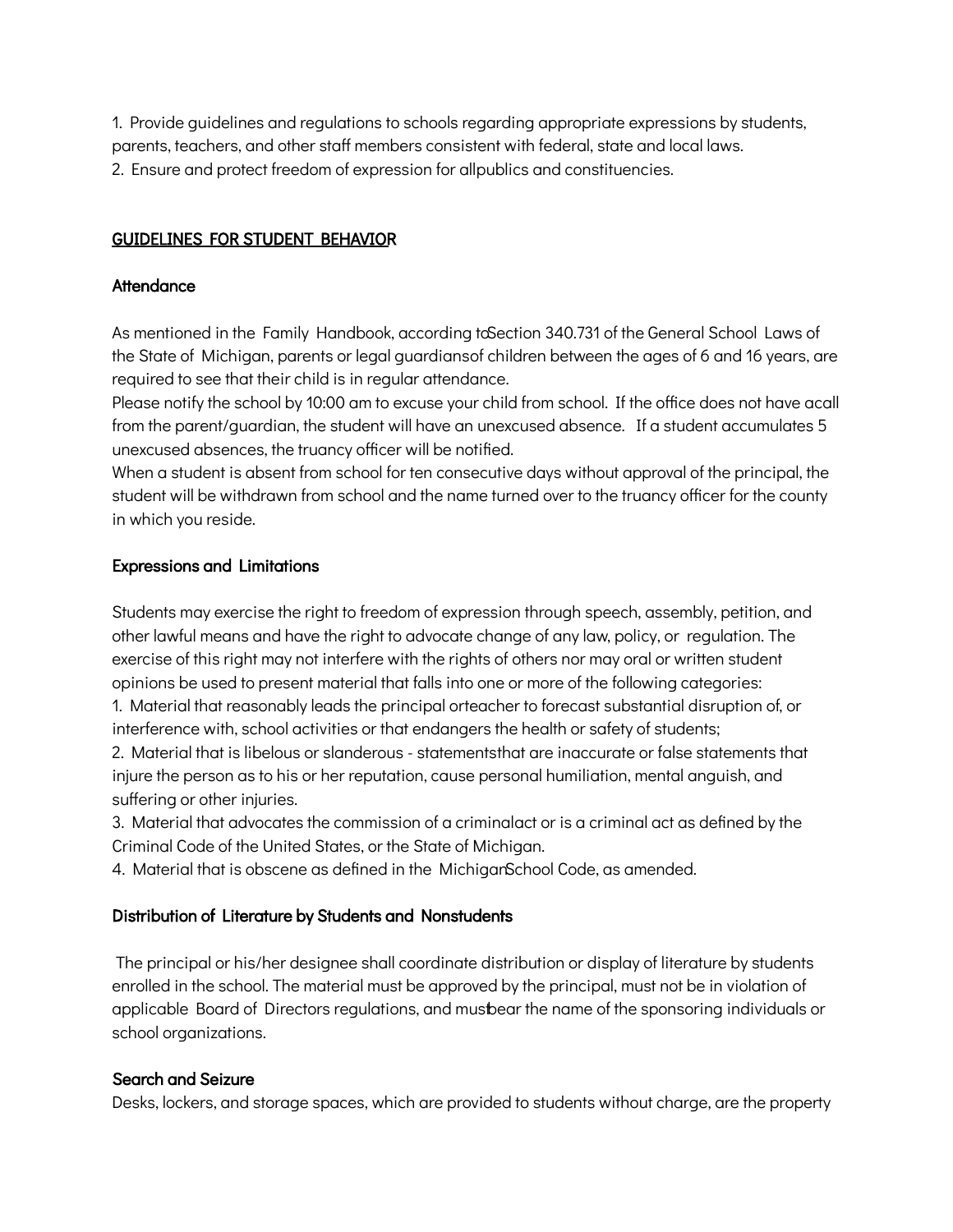of the school. The principal or designee may have general inspections on a periodic basis and may open desks, lockers, or storage spaces in the presence of a witness and examine the contents, including personal belongings of students, when there are reasonable grounds to believe that they contain illegal drugs, contraband, weapons, or stolen property, or that the student has violated or is violating state or federal laws, Township Codes, or Board of Directors policies or regulations, provided the search is conducted primarily for enforcing order and discipline in the school and not for criminal prosecution. If the student is present,the school official shall advise him/her of the circumstances justifying the search and seizure of the objects that the official believes the search may disclose. If the student is not present, he orshe shall be informed of the search. Stolen items and items that are specifically prohibited by law, Boardof Directors regulations, township or school regulations may be impounded. The student shall be given a receipt for any items impounded by school authorities, and parents shall be notified of any items impounded.

## DISCIPLINARY ACTION DISCIPLINARY ACTION

#### Definition of Discipline

Discipline is the positive direction of behavior toward established standards of conduct, fully understood and based upon reason, judgment, and consideration of the rights of others. Ideal discipline is self-directed and self-controlled. Schools, community, and parents share the responsibility for helping students develop self-discipline. When self-control falters and self-discipline fails, disciplinary forces from outside the individual must be imposed to protect the rights of others and to ensure uninterrupted instruction by teachers for students.

At Flat River Academy, as in the community at largecertain rules and procedures are established to guide students through constructive growth and into mature adulthood. The rules and procedures are basically the same from kindergarten through grade 8. Parents, teachers, and others responsible for the welfare and education of these students cooperate to interpret and enforce these rules.

#### Behaviors Warranting Disciplinary Action

Students guilty of any of the following offenses shall be subject to appropriate disciplinary action, including suspension and expulsion, as set forth in the Michigan School Code.

- 1. Absenteeism (including cutting of class), excessive;
- 2. Aggressive behaviors, including but not limited to hitting, pushing and shoving, bullying
- 3. Alcoholic beverages, possession, delivery, use or being under the influence of;
- 4. Arson or attempted arson;
- 5. Assault or attempted assault;
- 6. Cell phone use, I Pod, and/or other telecommunicationsdevices during school.
- 7. Cheating and/or plagiarism;

8. Dangerous articles, firearms, knives, metal pipes,sharpened implements, clubs, "look-alike weapons", ammunition, etc., possession of;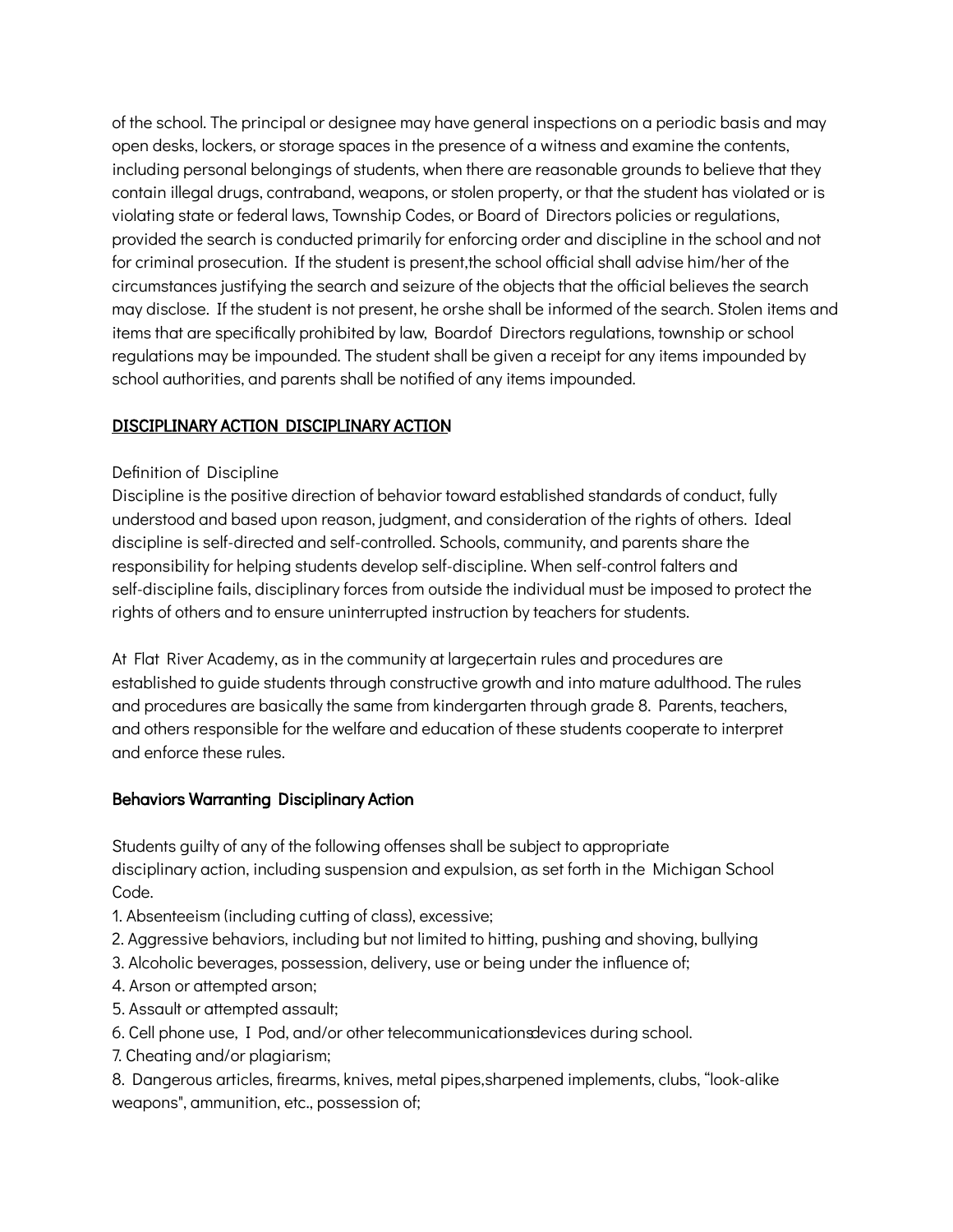9. Defacing or destruction of school property or property of another (includes writing on walls, etc.);

- 10. Detention, failure to report to;
- 11. Detention, refusal of;
- 12. Dice shooting (whether or not gambling);
- 13. Disobedience to teacher or other staff member;
- 14. Disrespectful behavior toward teacher or otherstaff member;
- 15. Disruption of class, study or instruction;
- 16. Dress guidelines, violation of;
- 17. Drugs and controlled substances, possession, use,distribution, or being under the influence of;
- 18. Extortion or attempted extortion, harassment,or intimidation;
- 19. Failure to report to office as directed;
- 20. Failure to pick up trash or return tray in designatedeating areas;
- 21. Fighting;
- 22. Fireworks, stink bombs, or other explosives, possession,distribution, use, or lighting of;
- 23. Forgery of notes or passes, etc.;
- 24. Gambling or present at scene of gambling;
- 25. Leaving class without teacher's permission;
- 26. Leaving school grounds without proper authorization,this is a closed campus;
- 27. Loitering on school property, including hallsand classrooms;
- 28. Loitering in vehicles, in parking lots, or onstreets;
- 29. Lying/falsehood;
- 30. Misuse of school property or property of others;
- 31. Molesting others;
- 32. Obscene language or gestures, use of;
- 33. Obscene writing, pictures or articles, or possession of;
- 34. Participating in and/or instigating a riot;
- 35. Presentation of forged notes or passes;
- 36. Profane language, use of;
- 37. Refusal to follow directions of teacher or otherstaff member,
- 38. Refusal to identify self properly;
- 39. Removal of food from cafeteria;
- 40. Rude behavior to others;
- 41. Sexual harassment;
- 42. Running, screaming, scuffling or loud raucousbehavior in class, halls, or cafeteria;
- 43. Sleeping in class;
- 44. Tardiness, excessive;
- 45. Tobacco products, possession or use of;
- 46. Trespassing while suspended;
- 47. Theft or attempted theft;
- 48. Threatening bodily harm or property damage;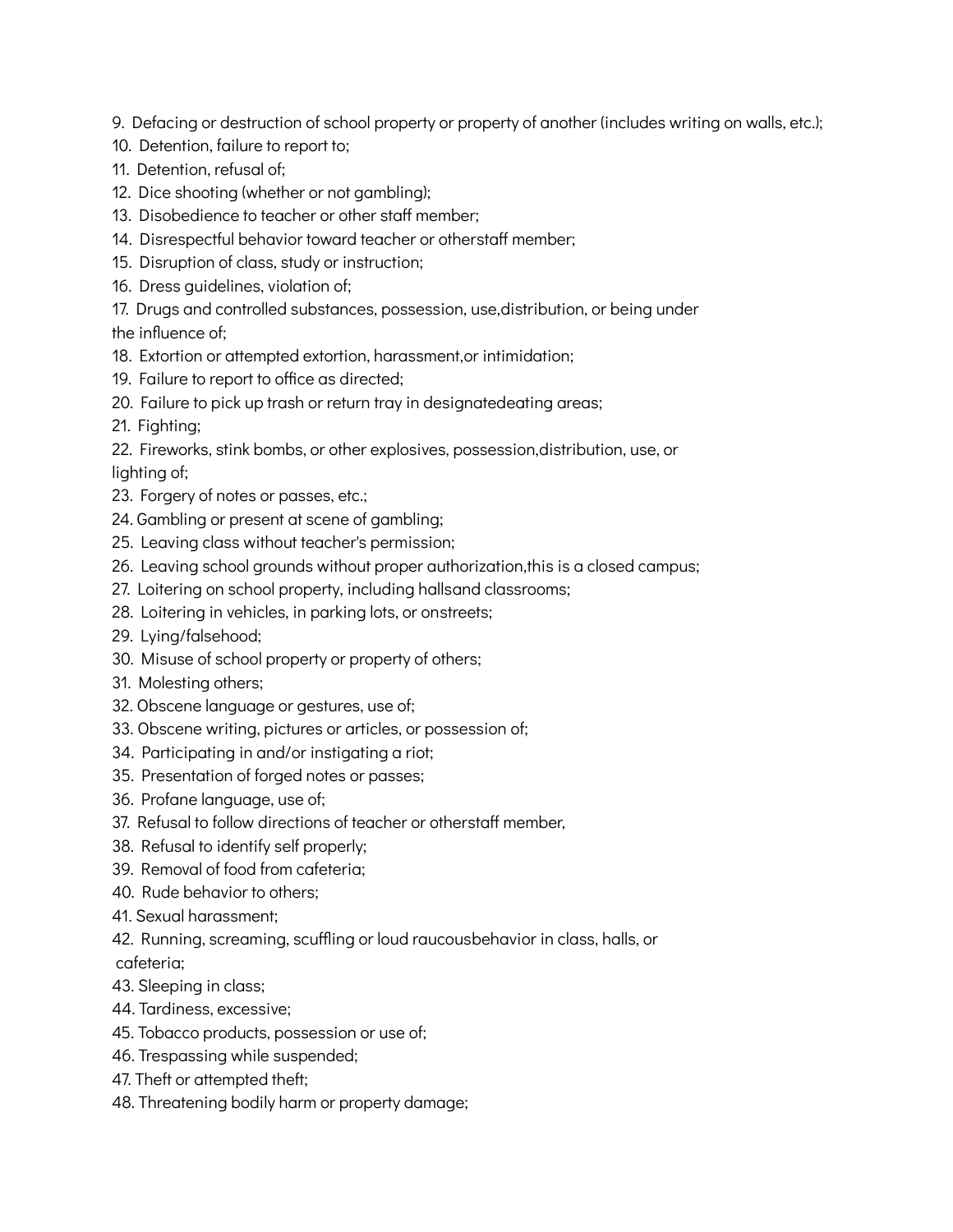49. Threatening language or gestures, use of;

50. Truancy from school;

51. Unauthorized entry into restricted areas;

52. Violence, acts of;

53. Walkouts;

54. Any violation of this code, policies of the Boardof Directors, or local, state or federal law; 55. Any other conduct considered by the principal or teachers to be disruptive, disrespectful or disobedient.

In the following six cases, discipline referrals must be made immediately to the principal:

1. Fighting;

2. Abusive language directed toward a teacher or another student;

3. Student actions that disrupt the class to the extent that the teacher's authority is being challenged and the teacher is losing control of the class;

4. Student actions which indicate the use of drugs, alcoholic beverages, or other behavior-altering substances;

5. Student actions that present a danger to the safety and well-being of anyone in the school;

6. Other criminal acts in violation of local, state or federal laws.

7. Bullying

The Principal may recommend expulsion for the followingfirst-time offenses occurring on school property, at school-sponsored activities, or for school-related reasons (policy 5610).

1. Arson or attempted arson;

2. Assault and/or battery of an employee or student;

3. Possession, use, or sale of a firearm or dangerousweapon;

4. Manufacturing, growing, distribution, and/or saleof drugs and/or drug paraphernalia;

5. Extortion, attempted extortion, robbery, and/orlarceny;

6. Immoral conduct;

- 7. Hazing;
- 8. Unlawful assembly and/or riot;

9. Possession, use, distribution, sale, lighting,or discharge of explosive devices;

10. Students found guilty or not innocent of a crime which resulted in or could have resulted in injuries to others, regardless of where the crime occurred.

## Discipline Procedures

A school is judged by the actions of its students in and out of school. At all times when students are under school jurisdiction, they are expected to conduct themselves in an orderly, courteous, dignified, and respectable manner. In an effort to maintain anorderly atmosphere in the school and on the school grounds, the teacher's authority extends to all students, whether or not the teacher teaches the student in class.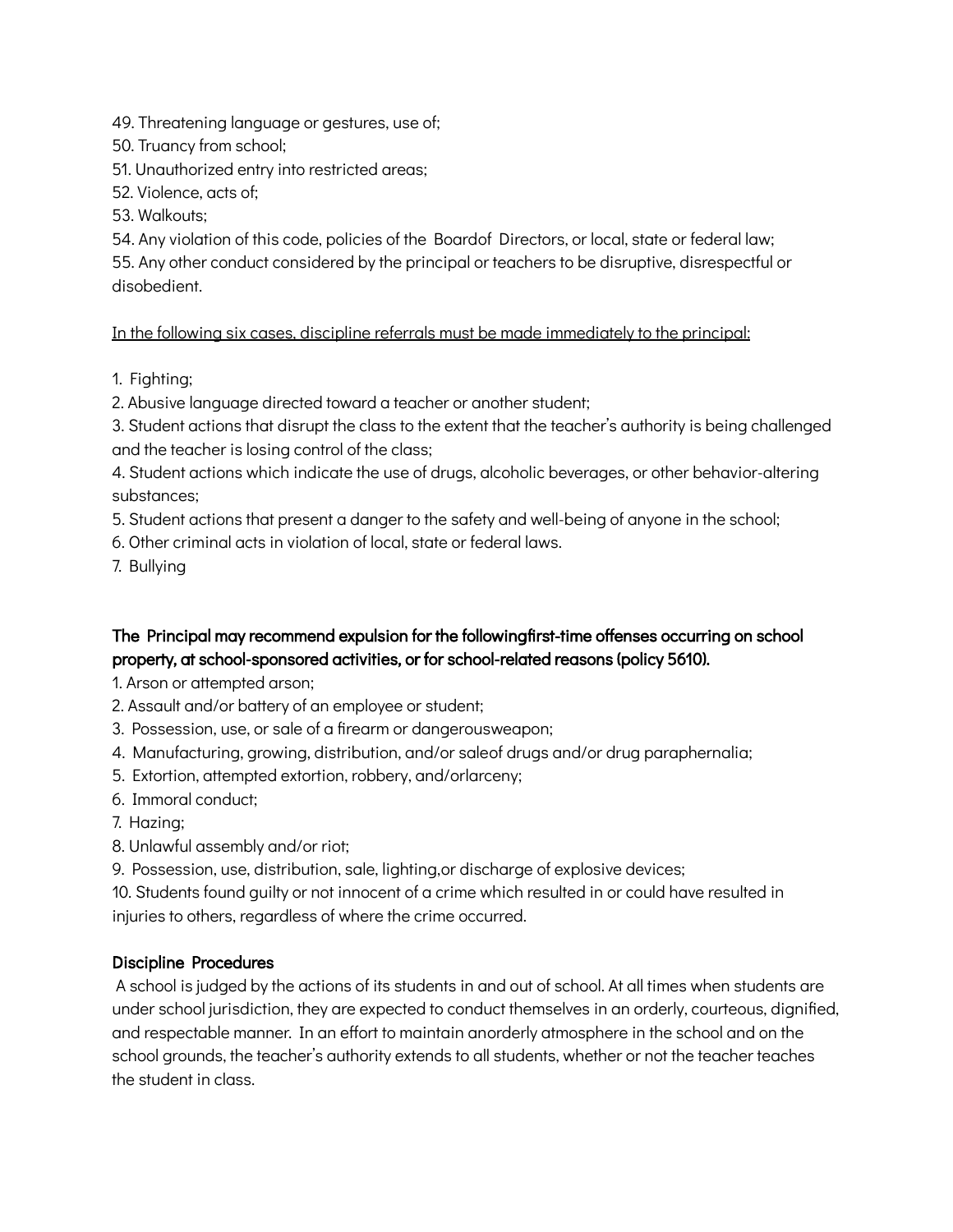#### Disciplinary Actions

Disruptive student behavior is subject to disciplinary action by the teacher and/or principal. Action taken by teachers toward students who are disruptive may include but is not limited to:

- 1. time out in the classroom or other secure, supervised area;
- 2. a conference with the student;
- 3. a reprimand;
- 4. detention;
- 5. a conference with a parent;
- 6. one-day suspension until a satisfactory conference with a parent is held.

A discipline referral should be sent to the principal when the teacher feels that the student's improper behavior cannot be corrected through the teacher's classroom management practices.

After consultation with the student and the teacher (if needed), the administrator will determine the course of action required to provide a safe, secure school. Action taken by an administrator toward students who are disruptive may include but is not limited to:

- 1. a conference with the student and/or the parents;
- 2. a reprimand;
- 3. entering into a behavioral contract between student, parent, and administrator;
- 4. detention;
- 5. Saturday School;
- 6. in-school suspension (ISS) (up to three days);
- 7. out-of-school suspension (OSS) (up to ten days);
- 8. recommendation for long-term suspension (more than ten days) and
- 9. recommendation for expulsion.

For a student who has been suspended for three or more days, the principal will require the parent to meet with him to develop a corrective action plan which is signed by the parent, child, teacher, and principal.

#### Incorrigible Behavior

The Board of Directors has endorsed efforts of thePrincipals to define incorrigible behavior and common patterns of behavior that may result in long term suspension (more than ten school days) of a student from the Academy.

Definition: An incorrigible child is a child who h Definition: habitually engages in unacceptable behavior as defined in the Code of Student Conduct and disrupts the school and or classroom to the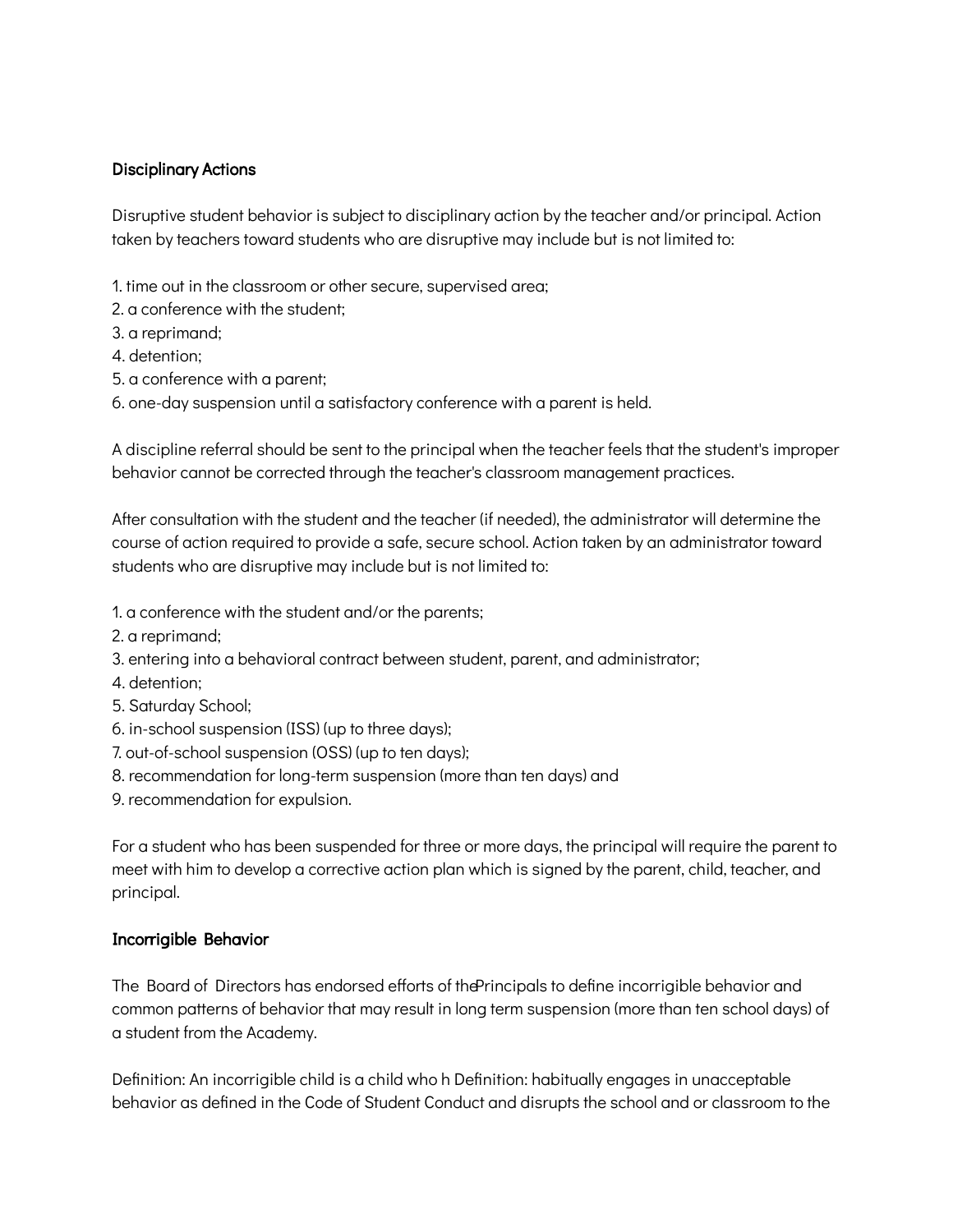extent that the Principal's and or teachers authority is being challenged.

#### Patterns of Behavior:

#### **Students**

a. Not doing homework; refusing to do homework.

- b. Attendance; excessive tardies and unexcused absences.
- c. Horseplay that gets out of control.
- d. Talking back to teachers.
- e.Being disrespectful towards others.
- f. Irritating behavior such as inappropriate touchingthat escalates into classroom disruption.
- g. Gossip; spreading rumors, note passing.
- h. Graffiti.
- I. Lying.
- k. Put downs; socially incorrect language, such asdisparaging and demeaning language.
- l. Bullying.

#### **Parents**

a. Not cooperating with teachers and Principal ondiscipline and unacceptable behaviors.

- b. Not supporting staff.
- c. Lying; providing false information to resist achild from being held accountable for their actions.
- d. Not expecting a child to be a responsible studentand citizen of the school.

Definition: Out-of-school suspensions are considered in the following classifications:

Short-Term: The child's teacher may suspend him or her for one day and/or until a parent comes to school and holds a satisfactory conference with the teacher. The principal can suspend a student for up to ten days.

Long-Term: A student can be suspended for more than ten days following approval of the principal's recommendation by the Board of Directorsor its appointed representative.

Expulsion: A student can be expelled only by action of the Board of Directors based upon recommendation of the principal or his designee. Expulsion from school excludes the student from regular school attendance until readmitted by the Board.

Notification: A letter from the principal or his designee will be sent to the student's parent(s) when the student is assigned in-school suspension or out-of-school suspension or is recommended for long-term suspension or expulsion.

The suspension notice for in-school suspension shall include at least the following information:

1. Reason (s) for the suspension and date (s) of suspensionare to be clearly stated;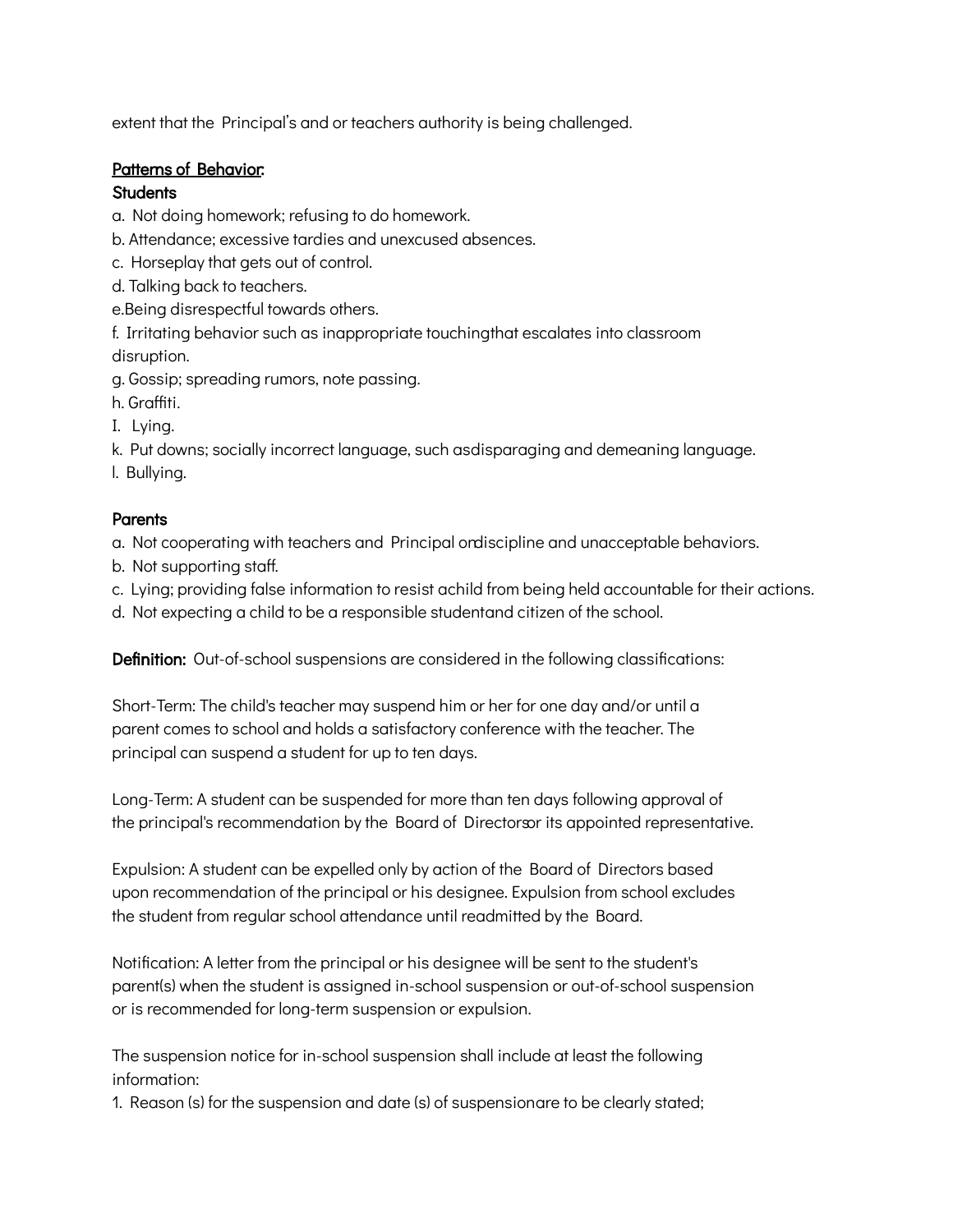2. A parent is expected to participate in a conference with the principal or teacher in order for the student to be readmitted to the regular classroom;

3. The student will not be allowed to participate in classroom and school activities during the suspension period; and

4. Appeal procedures shall be clearly stated in detail.

If a student is assigned in-school suspension, a parent will be expected to enter an agreement with the principal which outlines the guidelines of the in-school suspension program.

The suspension notice for out-of-school suspension (fewer than 10 days) shall include at least the following information:

1. Reason(s) for the suspension and date(s) of suspensionare to be clearly stated;

2. A parent must come to school for a conference with the principal in order for the student to be readmitted to school;

3. The student will not be allowed to participate in classroom and school activities during the suspension period;

4. The student is not to go on school property;

5. Appeal procedures shall be clearly stated in detail.

The suspension notice for long-term suspension/expulsion (greater than 10 days) shall include at least the following information:

#### **Notice**

1. The reason(s) for a suspension are to be clearly stated;

2. A parent should be told that an investigation is being conducted by the administrators and what the most severe recommendation might be;

3. A date and time will be given for the student and parent to appear at a disciplinary hearing with the school board.

4. The right to inspect the student's school records.

Subsequently, the principal will notify the student and his or her parent or guardian of the time and place of the hearing with the Board ofDirectors or its designee and the rights parents have in the process.

## Students with Disabilities

Students with Disabilities may be suspended for inappropriatebehavior. Principals may suspend a student with disabilities for short-term suspension. Principals may suspend a student with disabilities from school for a total of ten (10) days in a school year. In making decisions concerning inappropriate behavior by students in Special Education,the teacher and the principal are to consult with the student's Special Education resource teacherto ensure consistency with the student's IEP.

Principals may recommend a student with disabilities for long-term suspension or expulsion (greater than ten days) by following these procedures: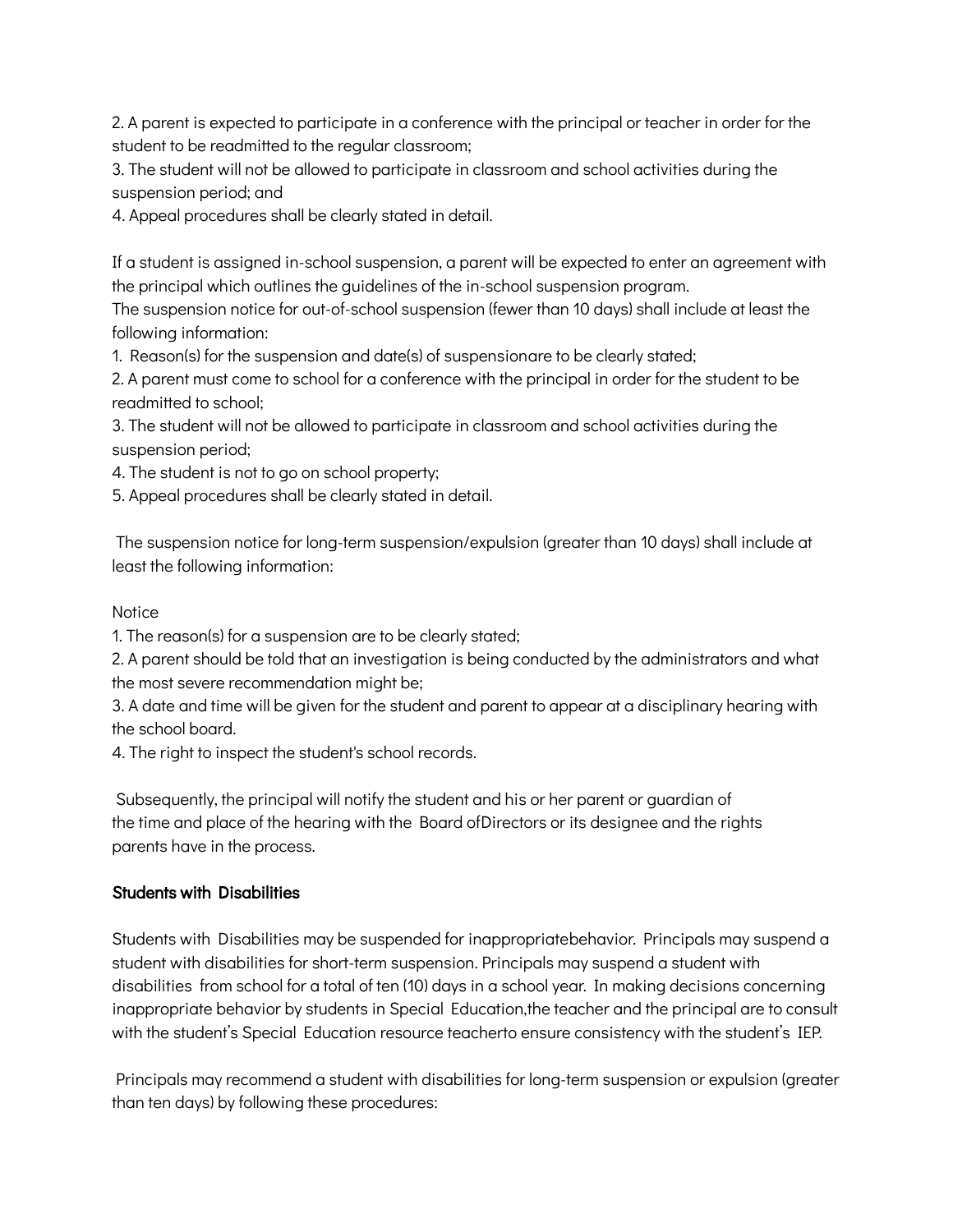1. The principal will follow regular procedures for long-term suspension or expulsion as described above.

2. Once the principal has made a recommendation for long-term suspension or expulsion of a student with disabilities, he or she will convene the student's IEP team for a manifestation determination meeting that will determine:

(1) if the student is eligible for special education services;

(2) if the student is appropriately placed in a special education program; and

(3) if there is a casual relationship between the student's disabling condition

and the conduct for which he or she is to be disciplined.

3. The parent will be notified in writing of the time and place of the committee meeting and its purpose.

## Appeal Procedures

In-school Disciplinary Actions school DisciplinaryActions school Disciplinary Actions

Should a parent disagree with disciplinary action of the school other than out other than out other than out-of-school

suspensions or expulsions, the parent may appeal the suspensions or expulsions decision as follows:

1. Appeals should be made to the principal by arranging an appointment or by writing to the principal.

2. If the parent is dissatisfied with the result ofthe appeal to the principal, the parent may appeal to the Designee of the Board of Directors. Appeals musbe filed, in writing, within three school days of receipt by the parent of the principal's notice of disciplinary action.

## Out-of-School Suspension (ten days or fewer)

Should the parent disagree with a suspension of ten days or fewer, the parent may appeal the decision of the principal as follows:

1. Appeal requests must be made in writing by the parent to the designee of the Board of Directors. Such a written request must be filed with the principal within three school days of the notice of suspension, or the right to review and appeal is waived.

2. If the parent is dissatisfied with the designee'sdecision, he or she may appeal the decision to the Board of Directors by filing a written request ofappeal within five school days or the right to further appeal is waived.

In cases of immediate appeal, if the principal determines that the student's presence at school does not create a continuing danger to persons or property or an ongoing threat of disruption, the student may be allowed to continue in school on a regular basis until the appeal is considered. A favorable decision will allow the student to continue in school, whereas a decision supporting the principal will require the student to serve the full suspension beginning the next school day after receiving notice of the decision. In situations where the student isexcluded during the appeal process and the appeal is ultimately favorable to the student, opportunity will be provided for the completion of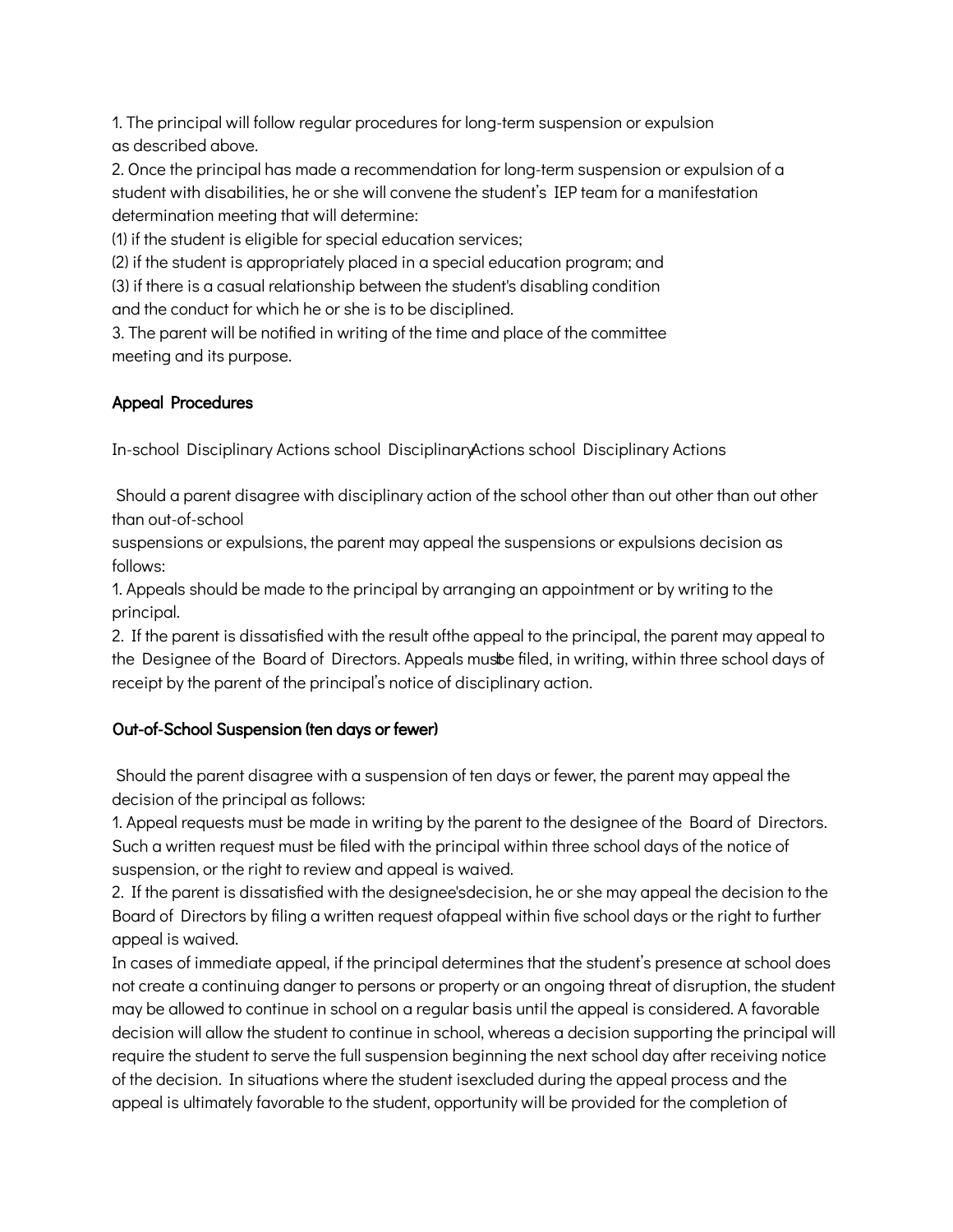make-up assignments.

#### Long-Term Suspensions (more than ten days)

Following a hearing, should the parent disagree with the Board designee's decision to suspend a student for more than ten school days, the parent may appeal the decision to the Board of Directors as follows:

1. Appeal requests must be made in writing by the parents to the Principal. Such request must be filed with the Principal within five calendar daysof the suspension decision, or the right to appeal is waived.

2. If the parent is dissatisfied with the decisionof the Board's designee, he or she may appeal the decision to the full Board. The appeal must be inwriting and must be filed with the Principal within five calendar days of the designee's decision or receipt of the decision by the parent of a student or the right to further appeal is forfeited.

#### **Expulsions**

Following the Principal's recommendation for expulsion,the Board of Directors will hold a hearing.

#### RECORDS

#### School Records

Students have the right to accurate and complete school records, maintained in accordance with applicable federal and state law. Accurate and complete individual records shall be maintained for each student enrolled at Flat River Academy.

1. Parents have the right to inspect any and all recordsrelating to their dependent;

- 2. Students with written parental permission may inspect their own records;
- 3. Information may be released to others only undercarefully prescribed conditions;
- 4. Nominal fees may be charged for duplication ofrecords;

5. A procedure should be established for challenge of the contents of a student's record by parents;

6. That certain information, known as directory information, may be released without parental consent following notice to parents. This information may include the following: Name of student in attendance or no longer in attendance, address, Dateand place of birth, Telephone listing and other similar information

7. That educational records may be forwarded without parental consent on request to a school in which the student intends to enroll or has applied for admission.

## **CLOSING**

"The Code of Student Conduct -- A Partnership inResponsibility" has been developed to communicate the responsibilities that all stakeholders share in ensuring every student a safe, secure place for learning. Our Partnership relieson promises kept, trust, good faith, and a commitment to the well being of all students.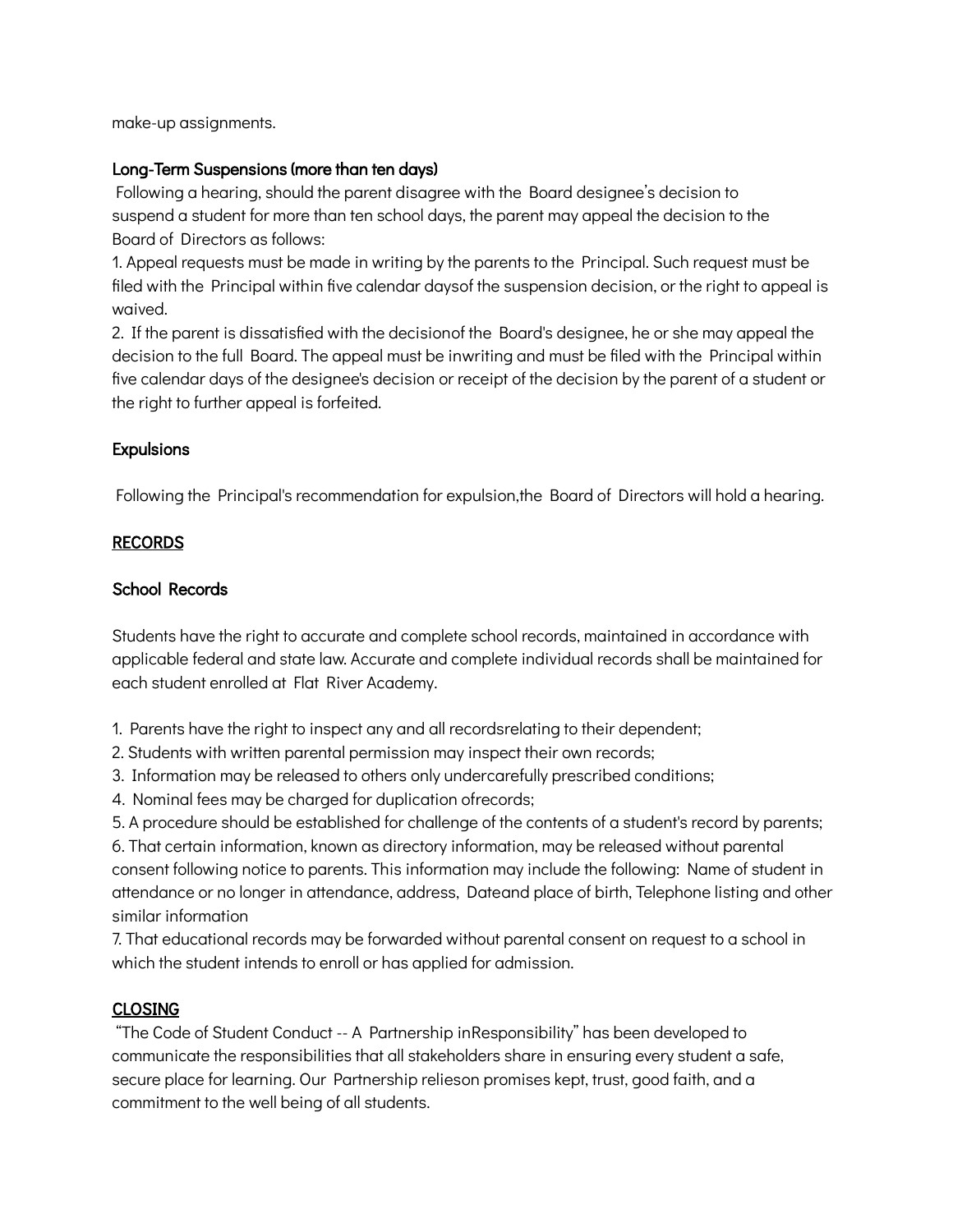## CODE OF STUDENT CONDUCT CHECKLIST

A parent or guardian is expected to read this Code of Student Conduct carefully and review each section of this handbook with his or her child. The student and the parent must sign this verification form and return the entire checklist to the school. Your signature indicates that you have reviewed each section with your child.

1. THE SCHOOL HAS AUTHORITY OVER SCHOOL ACTIVITIES.

\*The school has authority over the school grounds before, during, and after school hours.

\*The school has authority off the school grounds at school-related events.

\*The school has authority over school buses and school sponsored transportation.

2. LEARNING IS THE PRIMARY PURPOSE OF SCHOOL.

\*Anything that interferes with learning will not be permitted. \*Come prepared with materials and assignments.

3. STUDENT ATTITUDES ARE IMPORTANT TO THE SCHOOL.

\*Students are expected to display positive attitudes, such as honesty, respect, tolerance, and courtesy.

4. STUDENTS ARE TO FOLLOW THE DRESS CODE (also inFamily Handbook).

\*Clothing must be clean and modest. \*Clothing cannot portray profane, obscene, vulgar, or racist language or tobacco, substance or alcohol abuse.

5. STUDENTS HAVE THE RIGHT TO EXPECT A SAFE SCHOOL.

\*School staff in cooperation with parents and students must ensure safe and secure places for teaching, learning, and school-related events. \*Weapons and acts of violence will not be tolerated. 6. STUDENTS MUST LEARN TO GET ALONG WITH OTHERS.

\*Students can expect courtesy, fairness, and respect. \*Students must offer courtesy, fairness, and respect. \*Harassment and intimidation will not be tolerated.

7. STUDENTS MAY EXPRESS THOUGHTS AND OPINIONS.

\*Use suitable methods of expression and wait for an appropriate time. \*Do not use foul language or obscene gestures.

8. ATTENDING SCHOOL EACH DAY IS VERY IMPORTANT.

\*Students should be in school, on time, every day prepared for instruction.

9. VANDALISM IS NOT ACCEPTABLE.

\*Personal and school property must be respected and cared for by everybody. \*Do not damage or destroy school property. \*Do not damage the property of others.

10. FLAT RIVER ACADEMY CODE OF STUDENT CONDUCT ISOR ALL STUDENTS.

\*Parents, students, and staff are responsible for knowing the contents of this booklet.

11. THE PRINCIPAL IS THE SCHOOL'S LEADER.

\*The principal has the right to make a final decision when rules have been broken.

12. SERIOUS MISBEHAVIOR CAN RESULT IN SERIOUS CONSEQUENCES.

\*You should understand these important words. \*Suspension means that the student is not allowed to attend class for one or more days. \*Expulsion means that a student may not attend school.